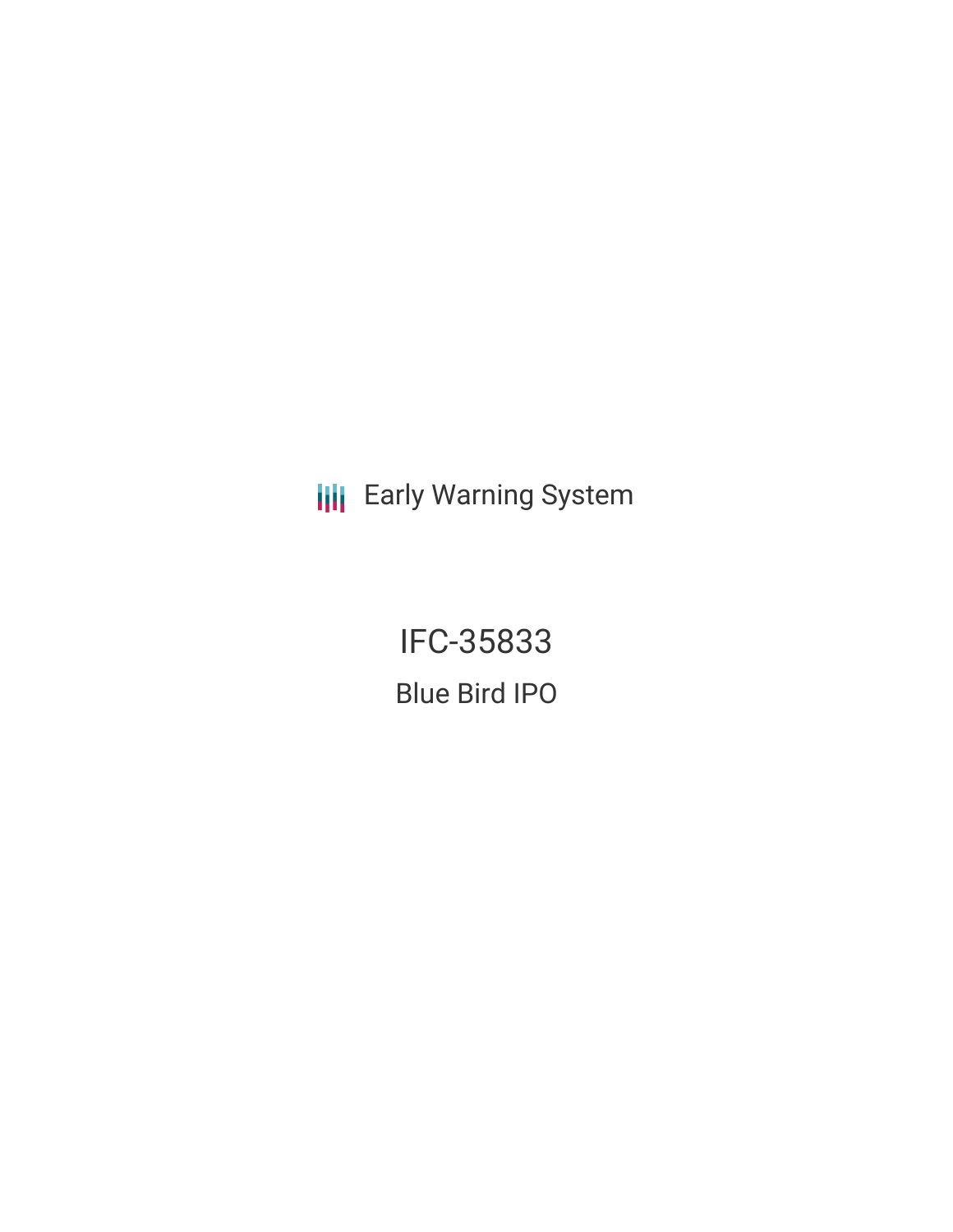| <b>Countries</b>               | Indonesia                               |
|--------------------------------|-----------------------------------------|
| <b>Financial Institutions</b>  | International Finance Corporation (IFC) |
| <b>Status</b>                  | Completed                               |
| <b>Bank Risk Rating</b>        | B                                       |
| <b>Borrower</b>                | <b>BLUE BIRD, PT TBK</b>                |
| <b>Sectors</b>                 | Transport                               |
| <b>Investment Type(s)</b>      | Equity                                  |
| <b>Investment Amount (USD)</b> | \$19.70 million                         |
| <b>Project Cost (USD)</b>      | \$20.50 million                         |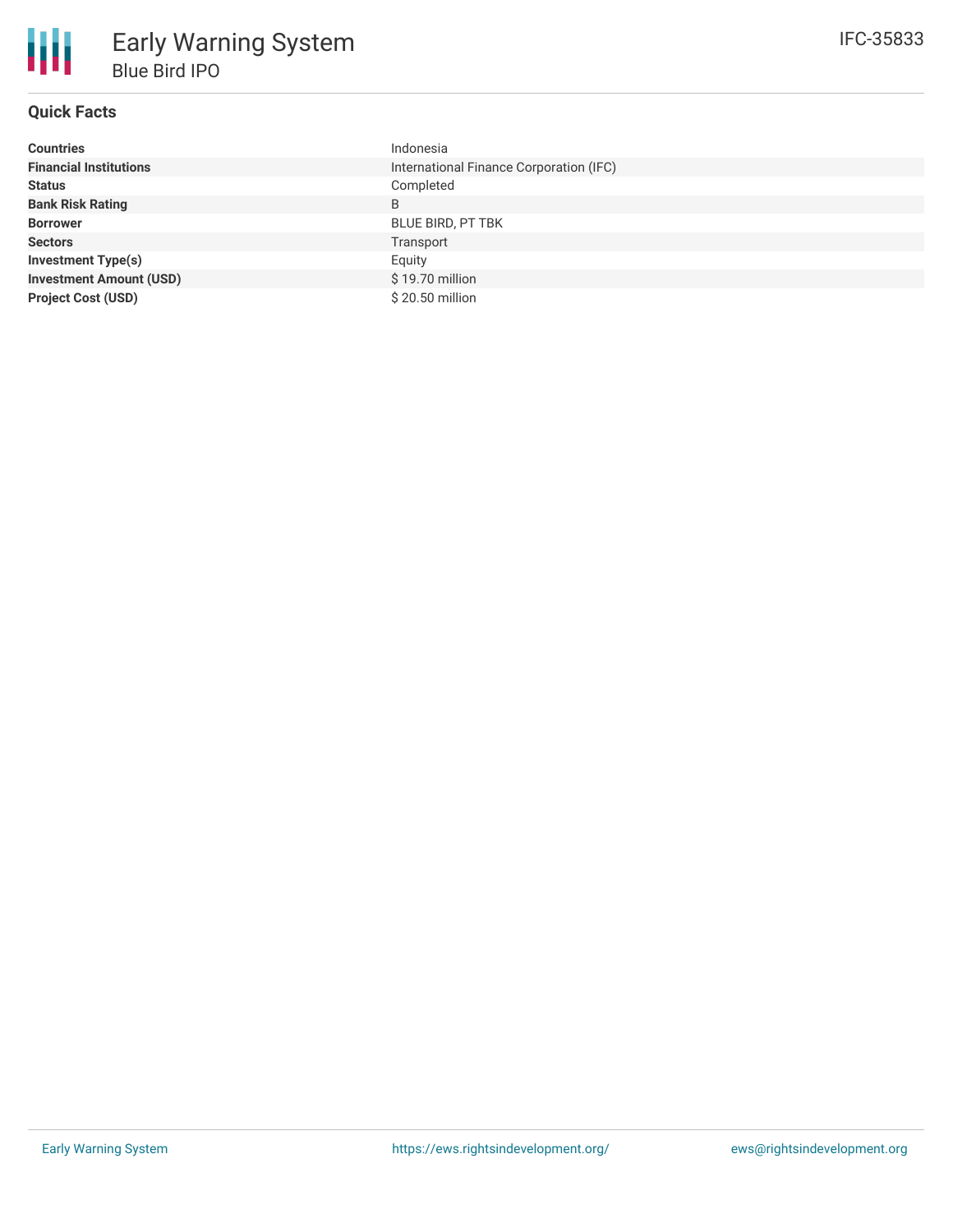

## **Project Description**

Blue Bird is a leading passenger transportation company in Indonesia with the largest fleet of modern passenger vehicles and operating four business lines: (a) regular taxi services; (b) executive taxi services; (c) limousine & car rental services; and, (d) charter bus services. Blue Bird was incorporated in 2001. It currently has a fleet of more than 30,000 vehicles serving more than 8.5 million passengers per month across Indonesia.Blue Bird operates in 17 locations throughout Indonesia serving many of the busiest residential, business and tourist areas in the country. The company plans to expand its operations in existing locations and potentially new geographic areas, depending on Blue Bird's assessment of the business opportunity.IFC is considering an equity investment in the form of common shares as part of Blue Bird's IPO. The proceeds of the investment should help support the company's capital expenditure program for the next few years including the expansion of the taxi fleet and some initiatives to improve efficiency ("Project").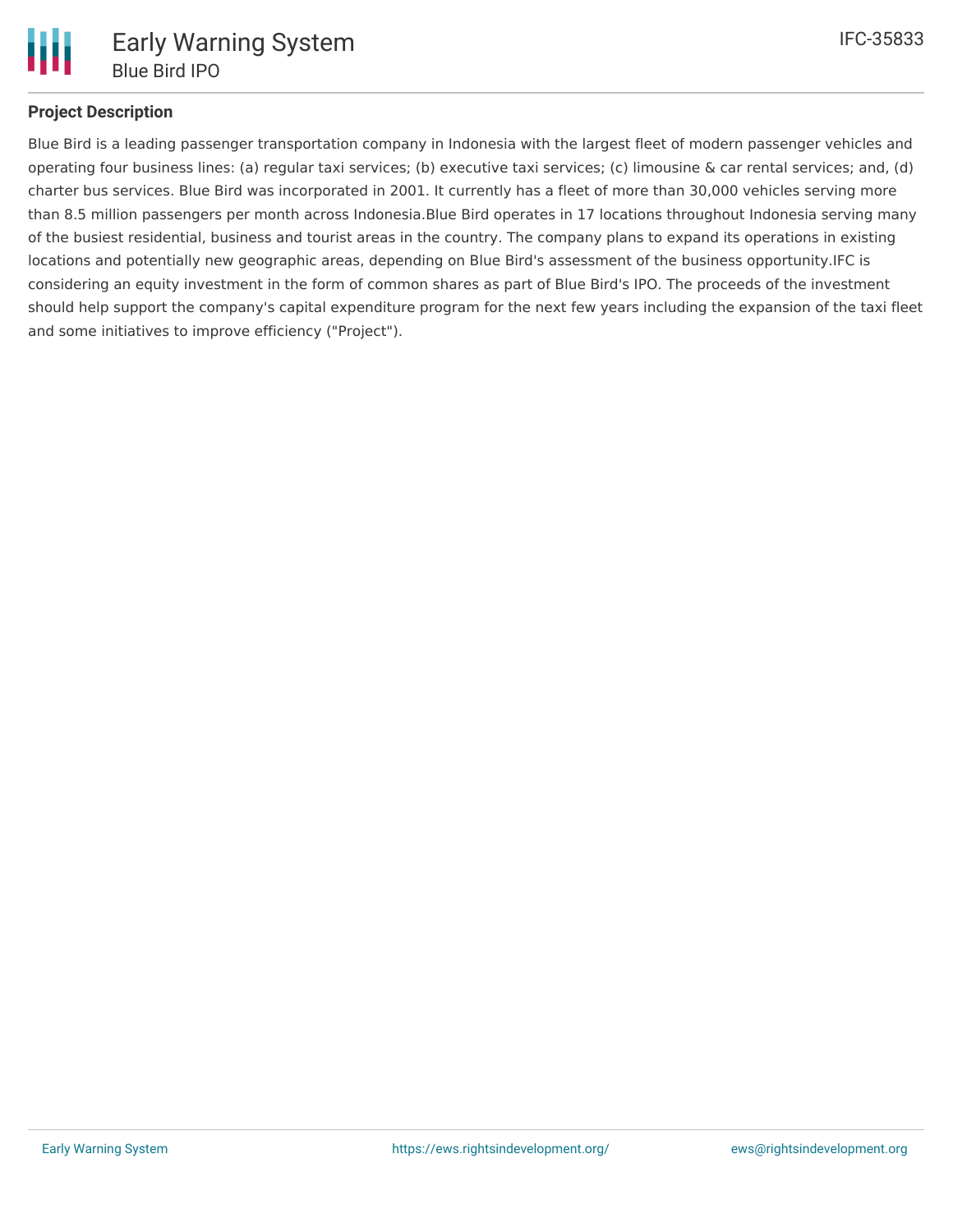## **Investment Description**

• International Finance Corporation (IFC)

IFC is considering an equity investment of up to IDR 240 billion (approximately US\$20.5 million) in the form of common shares as part of Blue Bird's initial public offering (IPO). The proceeds of the investment should help support the Company's capital expenditure program for the next few years including the expansion of the taxi fleet and some initiatives to improve efficiency.